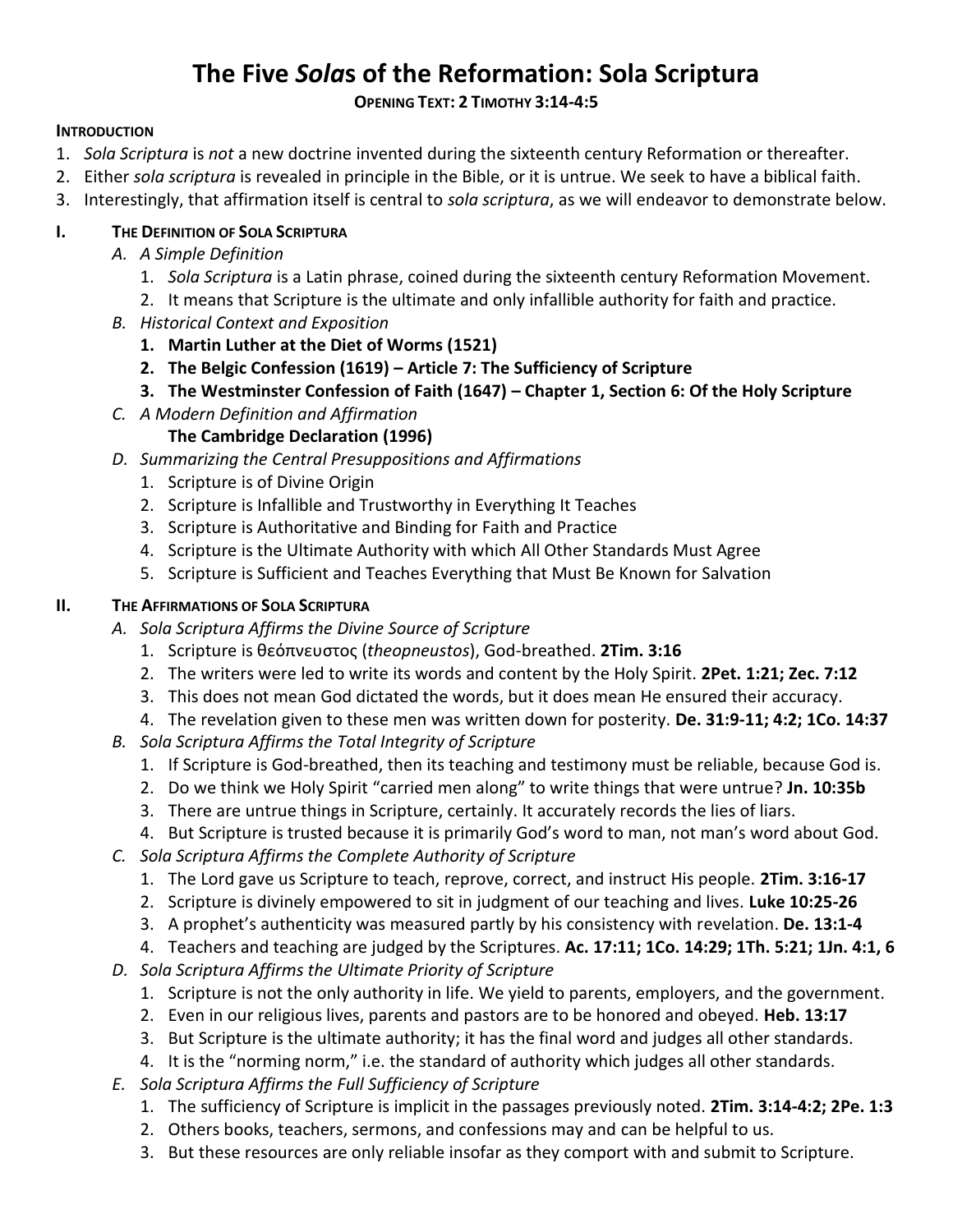# **III. THE CLARIFICATION OF SOLA SCRIPTURA**

- *A. Sola Scriptura Does NOT Mean Only the Bible Contains Truth or Contains Everything That is True*
	- 1. You can learn sound theology in the Bible, many good books, and in many churches.
	- 2. You will look in vain for instruction on changing a tire or cooking a ham in the Bible.
	- 3. *Sola Scriptura* is not a claim that the Bible is the only source of truth or the only helpful one.
	- 4. *Sola Scriptura* says the Bible is the ultimate, unerring truth source and the only necessary one.
- *B. Sola Scriptura Does NOT Mean Only the Bible Should Be Read and Studied*
	- 1. Some misunderstand or misinterpret *sola scriptura* to reject all creeds and commentaries.
	- 2. But the Reformers all affirmed ancient and reformation confessions and helped create many!
	- 3. *Sola Scriptura* is not "me and my Bible, don't bother me with anything else." That is arrogance.
	- 4. *Sola Scriptura* is about relying on the Bible to know God's will and judging everything else by it.
- *C. Sola Scriptura Does NOT Mean Individuals are Free to Interpret the Bible as They Please*
	- 1. Scripture has a definite meaning, and individuals are not at liberty to make it what they please.
	- 2. The church upholds the truth contained in Scripture; it is to be read in the church. **2Tim. 3:15**
	- 3. This does not mean the church is infallible (cf. RCC). Each person must search the Scriptures.
	- 4. But interpretation happens in the context of communion and teaching in the church. **Neh. 8:8**
- *D. Sola Scriptura Does NOT Mean the History and Tradition of the Church is Meaningless and Useless*
	- 1. You are not the first to read the Bible, and neither am I. We stand on the shoulders of giants.
	- 2. Theology should be informed by, conversant with, and represented throughout Church history.
	- 3. Others may (and probably have) understood many things better than we do. Listen to them.
	- 4. *Sola Scriptura* is not a license to read the Bible in isolation or formulate practice uncritically.

#### **IV. THE APPLICATION OF SOLA SCRIPTURA**

- *A. How Sola Scriptura Will Affect Our Church's Life and Ministry*
	- 1. If we believe about the Bible what this doctrine affirms, Scripture will be at the center of all.
		- i. Our understanding and practice of worship, edification, fellowship, the sacraments, etc….
		- ii. We must turn to Scripture to formulate and apply our doctrine of them all.
	- 2. We should not refer to ourselves as a *Bible church* unless we are serious about Scripture.
	- 3. *Sola Scriptura* must also affect our understanding of and attitude toward preaching.
		- i. Many people want preaching they find entertaining, emotionally satisfying, or relevant.
		- ii. Unfortunately, relevance in these cases is rarely defined in a biblical or eternal way.
		- iii. If Scripture is the God-breathed, ultimate, and sufficient authority, it determines preaching. *"A sermon should always be expository. In a sermon the theme or doctrine is something that arises out of the text and its context. So a sermon should not start with the subject as such; it should start with the Scripture which has in it a doctrine or theme. That doctrine should then be dealt with in terms of this particular setting." –Martyn Lloyd-Jones, "Preaching and Preachers," 71-72*
	- iv. This is the very command of Paul to Timothy for the post-apostolic age: *Preach the word*! **2Tim. 4:2**
- *B. How Sola Scriptura Will Affect Our Understanding of Revelation*
	- 1. Recently I am studying with LDS missionaries; experience is the ultimate basis for their faith.
	- 2. Sadly it is hard to distinguish their view of experience and revelation from many Christians.
	- 3. If *SS* is true, then the Bible is sufficient. We cannot and should not depend on anything else.
	- 4. Unfortunately, many Christians rely more on claimed experiences or a "word" than the Bible.
- *C. How Sola Scriptura Will Affect Our Daily Lives*
	- 1. How can we affirm *sola scriptura* but fail to take God's word seriously in our daily lives?
	- 2. If this Scripture is God-breathed, authoritative, and sufficient, shouldn't we be reading it?
	- 3. *SS* is about confidence in God's word, but trust is known by the obedience it produces.

#### **CONCLUSION**

- 1. *Sola Scriptura* is known as "the formal principle of ultimate authority" in the Reformation.
- 2. May God help us to make Scripture in its beauty, power, and completeness our true basis of authority.